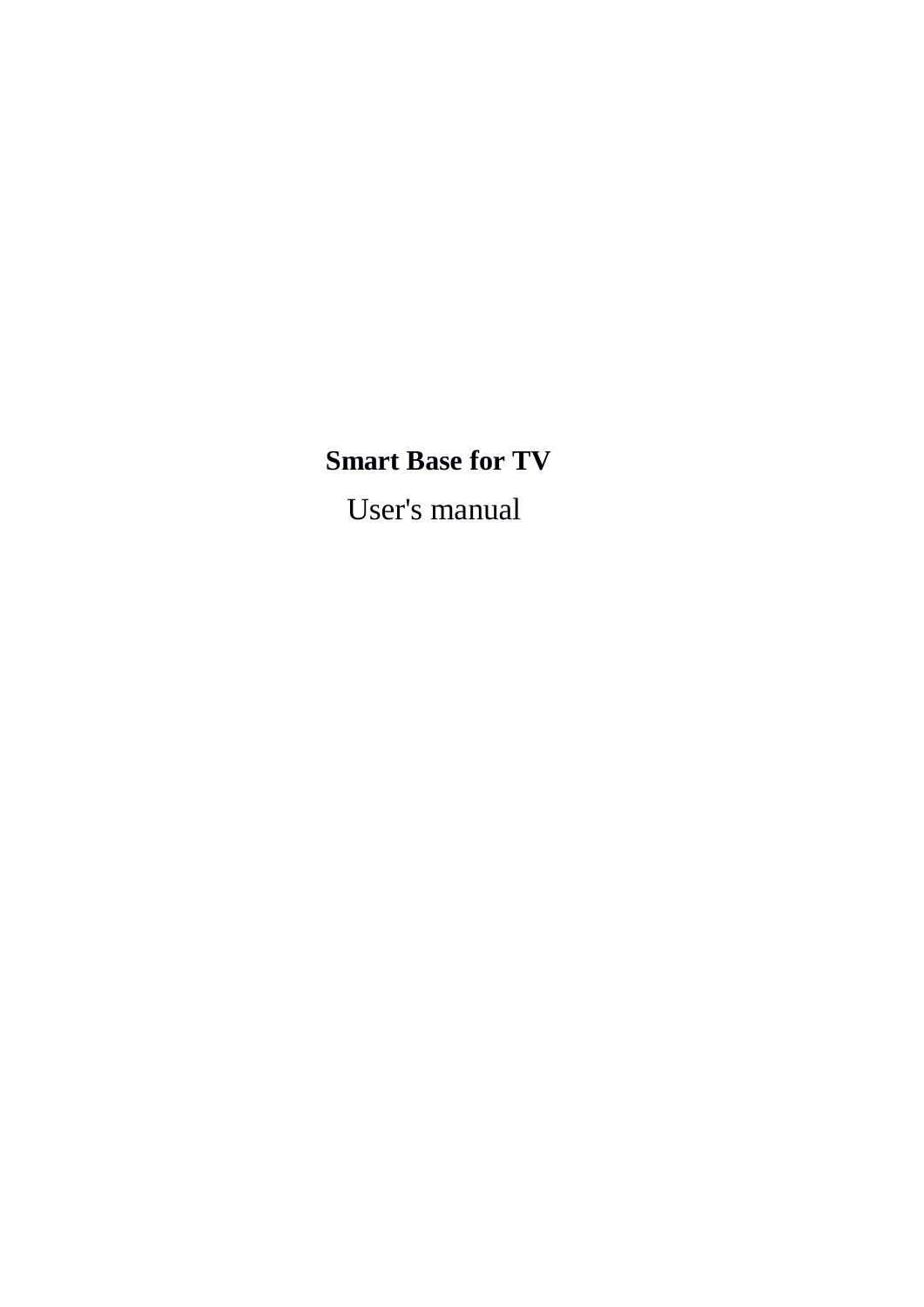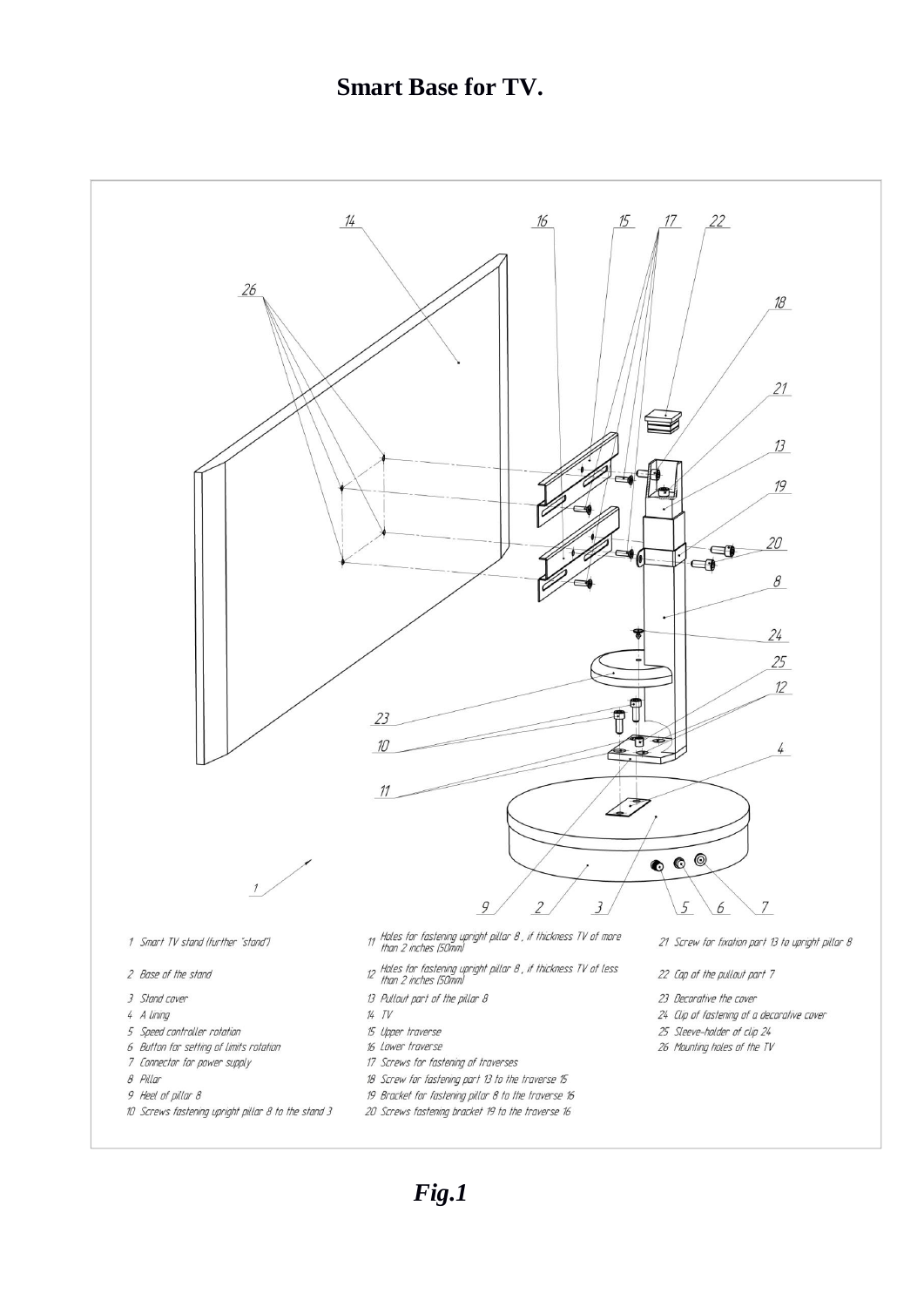## *1.Installation the TV on the Smart Base for TV(further base).*

If own base of the TV**14** does not exceed the dimensions of the cover **3** of **base**, need on the lower plane in the 4 most widely separated places be glued stickers **31**. Then, by removing the protective film from the sticker, set the TV base **14** on the cover **3** of the **base** so that their centers are have coincided.

If the base of the TV **14** is beyond the dimensions of the cover **3** of **base**, the aforementioned stickers **31** must be glued to the four most remote from each other places the of a joint contact of their surfaces. Then, by removing the protective film from the sticker, set the TV **14** on the cover **3** of **base** so that their centers are have coincided.

Moreover, the TV can will be set to an existing in the kit pillar **8**, as described further.

### *1. Installation of the TV on the base with use pillar 8 of the base.*

*Step 1.* Set the pillar **8** on the **base**. To do this, on the cover **3** put the gasket **4** so that their holes are have coincided. Set on the cover **4** heel **9** of the pillar **8** and secure it with two screws **10**. At this, if the thickness of the TV **14** less 2 inches (50mm) should be used holes **12**, if the thickness of the TV more than 2 inches (50mm), use the holes **11**.

*Step 2.* Attach the traverse **15** and **16** to the rear of the TV. For this purpose it is necessary to put the TV **14** by screen down on a flat, soft surface. On the mounting holes **26** (in the rear wall of TV) to impose an upper traverse **15** (with one hole) and the lower traverse **16** (with two holes) and fasten them with screws 17 the available in the set. In this case use the screws that are suitable for threads of this TV. If the distance between holes **26** TV more than the slots allow of traverse **15** and **16**, are used the extenders **27** as shown in **Fig. 2**. Instead of traverses to the holes **26** are mounted extenders **27**, and to them - traverses. For this purpose, the studs 28 are inserted into the grooves of the traverse 15 and 16 and fixed by nuts 29.



 *Fig.2*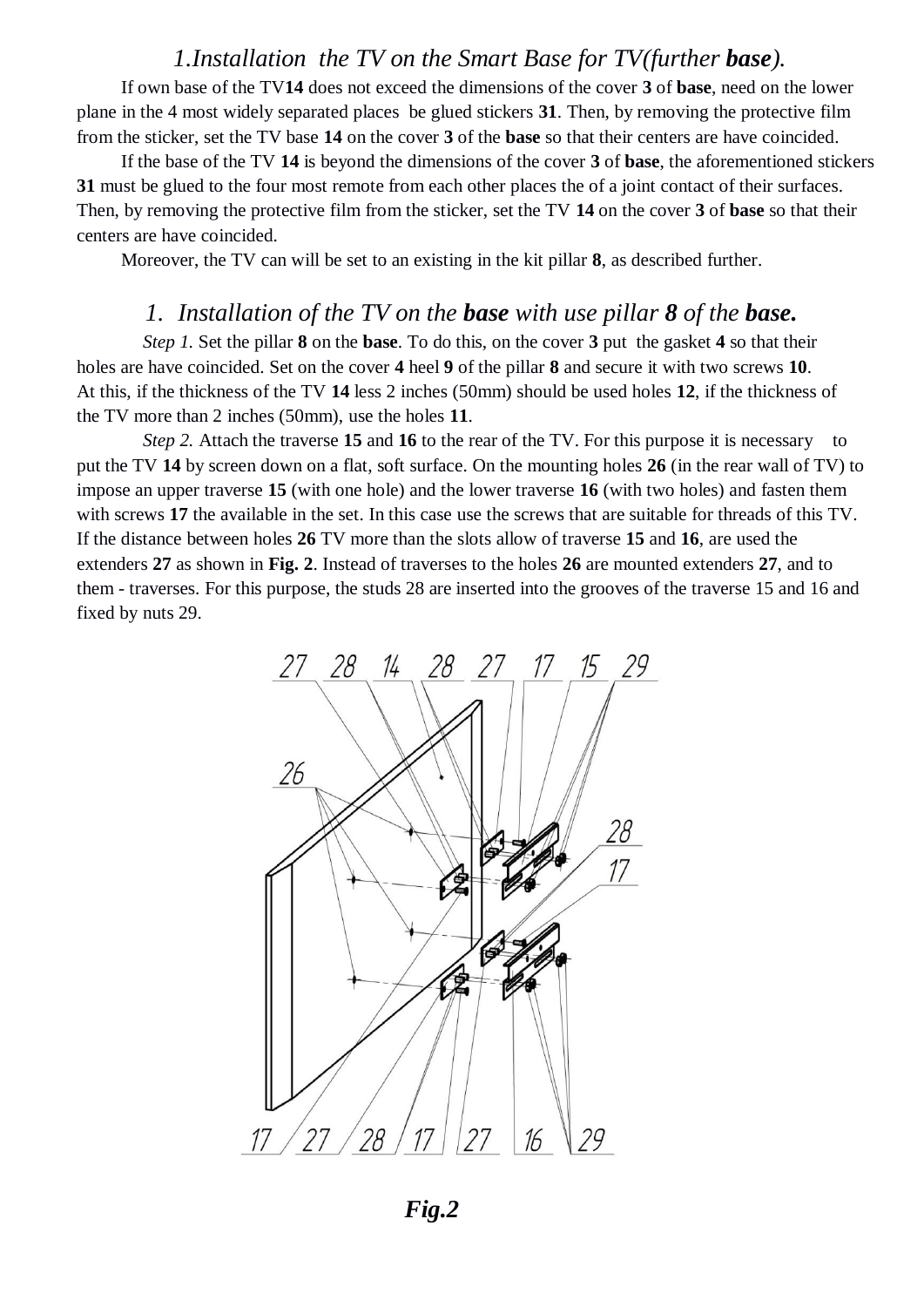*Step 3:* Attach the pillar 8 to the traverse **15** and **16**. For this purpose need partly pull out the part **13** from the pillar **8**. Then to insert a screw **18** in the hole on a sliding part **13** and a hex wrench to tighten the screw **18** to the upper traverse **15**. Then to put the crampon **19** on the pillar **8** at the intersection with the lower cross member **16** and through the holes in it, screw the screws **20** in holes of the traverse.

*Step 4.* Hold and adjust strictly on the center TV pillar **8** and perpendicular to the bottom edge , and tighten all screws and nuts. In the open end of the sliding part **13** and to insert plug **22**.

*Step 5.* Install the decorative cover **23**. For this purpose the cover **23** put over the heel **9** of pillar **8**, and fix its by clip **24**, inserting it into the sleeve **25**.

# *4. Operation of the device.*

Before you will use the **base** need to be included power supply in the electrical outlet, power cord from it - in connector 7 of the **base**. Operated TV 14 is controlled via the remote control. Through it is possible to install 2 modes: single automatic and continuous automatic, as well as the turn of TV 14 by keys remote control to right and left.

- **4.1 Disposable correction mode** is activated by pressing the "O" button on the remote control. As a result there will be one-time correction of position TV based on the fact, in which place of room is a user. If in the room at that moment will be a few people, then the device will turn the TV screen so that it was visible to everyone, that is, put the screen to the middle position in relation to them. In this mode a base will be until the user presses any other a button. If the user again presses the same button again, then there will be again a disposable correction of the position of the TV as described for this mode.
- **4.2 Permanent correction mode** is activated by pressing the button " square" on the remote control. In a result **base** will permanently monitor the position of the human being, or a few people in the room and to rotate the TV 14, so that its screen was directed in his (their) aside. This mode will be saved until the user presses any other a button.
- **4.3 Rotate the TV by user through the remote control** is made: to the right by pressing the " > ", to the left - the button " < ". Rotate will be continued until the button is held. After the cessation of its pressing, the TV will remain in the position what it achieved.

The inclusion of any regime is accompanied by enhanced glow of indicator.

In the event if occurred disconnection the power and the after will be connection, established mode is saved.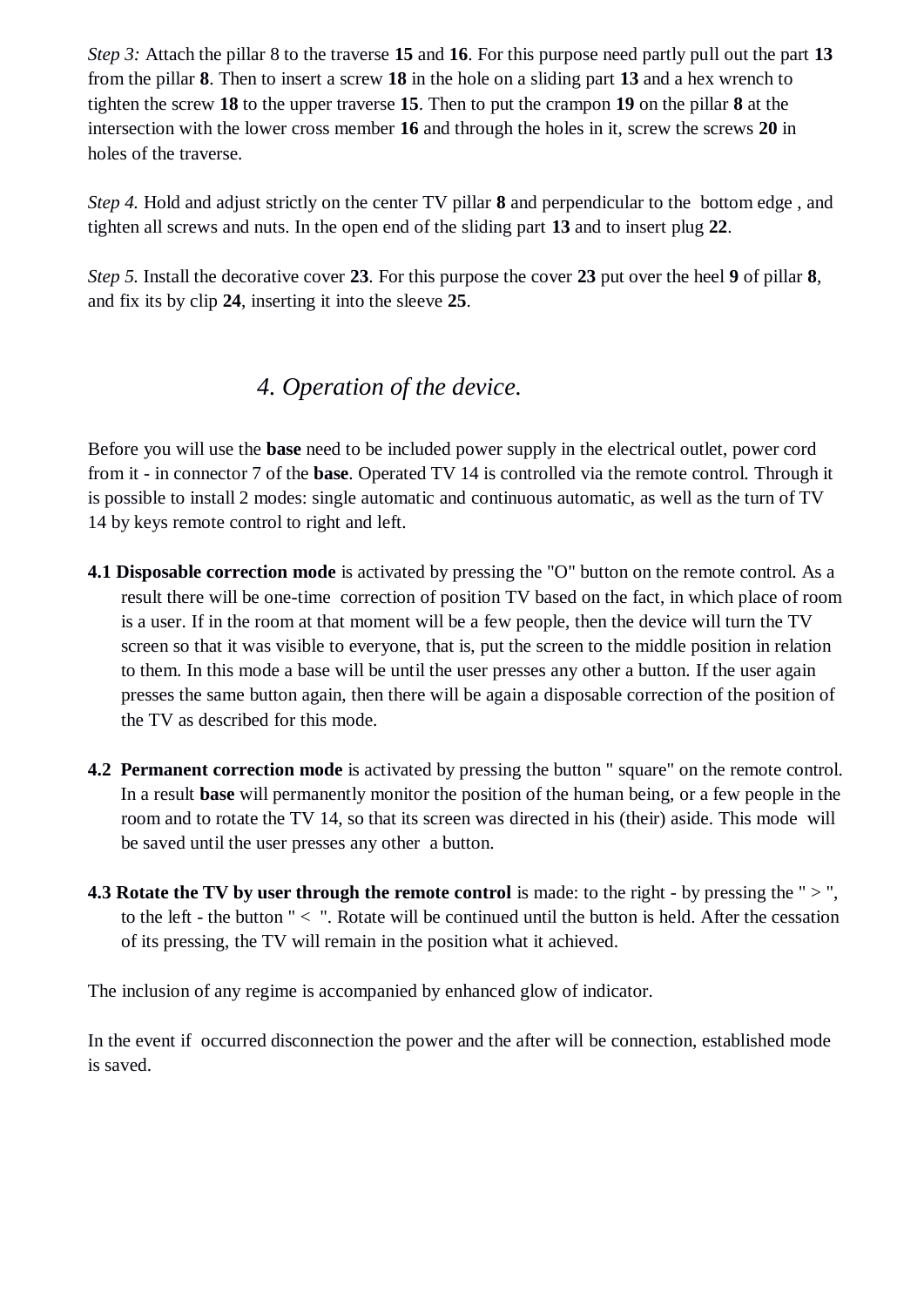## *5. Set the rotation limits.*

After installing the TV on a **base**, and its placement in the desired location is necessary to determine is that there are no obstacles to turning the TV up to 90 degrees in one or the other side. If this is not possible, it is necessary to set the rotation limits as described further.

According to the technical data the rotation angle of the TV set on the base **14** is about 180 degrees, i.e. from the middle position of 90 degrees in one direction and 90 degrees - to the other. This range is incorporated in the device when delivered to the consumer. However, if this is not possible, the consumer may limit it as to one or the other party of their choice. To do this need use the installation "mode of limits the rotation". With it help base will "remembers" extreme positions rotation TV **14**.

- 5.1 To enable setting "mode of limits the rotation" have to press the button **6** (Fig. 1) and hold it until you hear a beep.
- 5.2 To set the TV to the left rotation limit, press the «<» on the remote control and hold it until the TV will turn to the desired position to the left. Then press the « » of remote control.
- 5.3 To set the TV to the right rotation limit press the «>» on the remote control and hold it until the TV will turn right to the desired position. Then press the **«**O» on the remote control.
- 5.4 Now we need to get out of the "installation rotation limits" mode. For this purpose it is necessary to press button **6** (Fig. 1) and hold it until you hear a beep.

 Installed in this way the limits for turning of the TV set in distributed by all modes and will remain in effect until other turning limits are entered.

#### *6.Setting the turning speed of the TV.*

The manufacturer has set the average turning speed. If desired, the user can change the speed with which the base will turn the TV. To do this, turn screw 5 of the regulator: to increase the speed - to the left, to decrease - to the right. The speed of rotation set in this way will apply to all modes of operation.